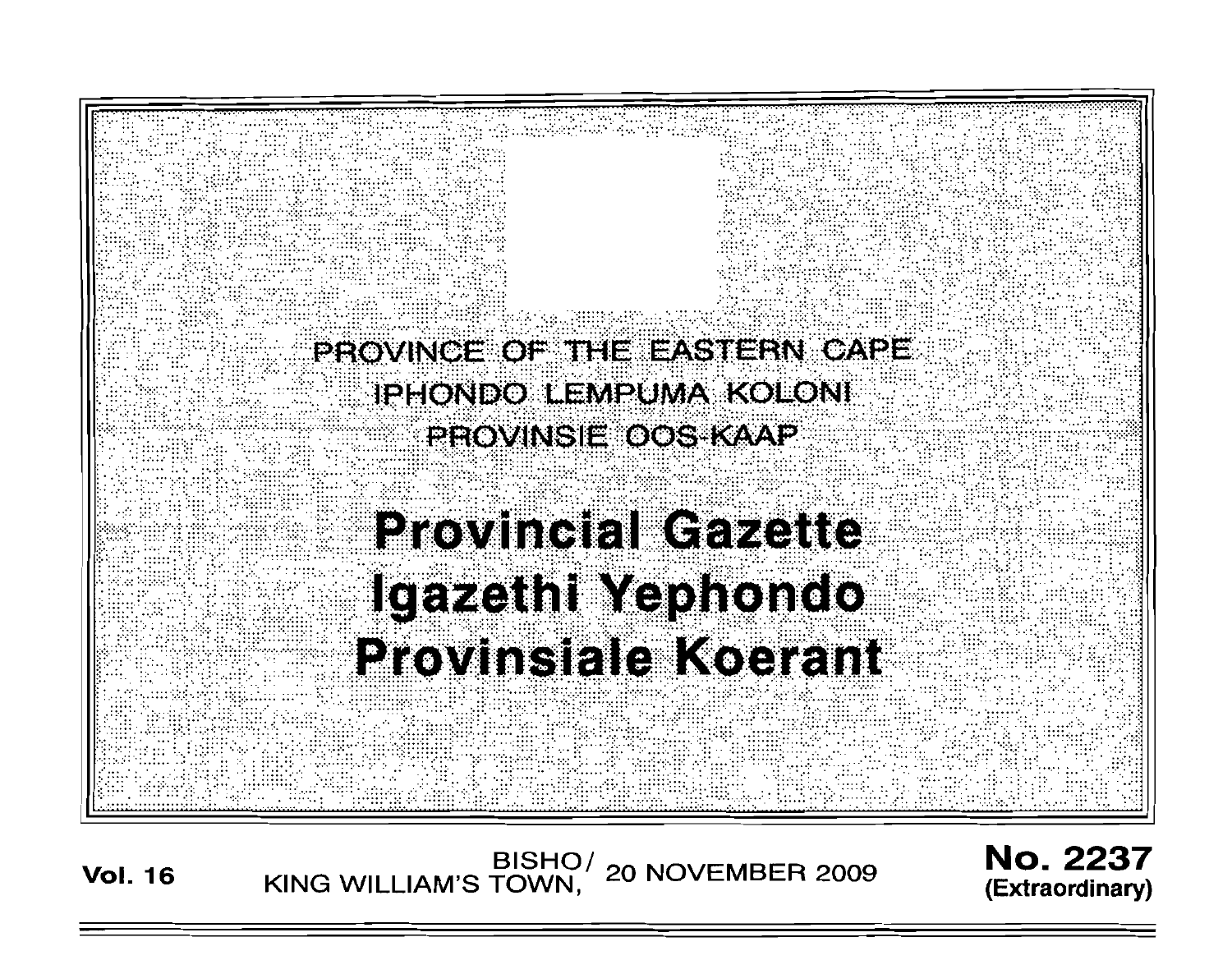|     | <b>CONTENTS • INHOUD</b> |             |                |
|-----|--------------------------|-------------|----------------|
| No. |                          | Page<br>No. | Gazette<br>No. |
|     | <b>GENERAL NOTICES</b>   |             |                |
| 398 |                          | з           | 2237           |
|     |                          | 6           | 2237           |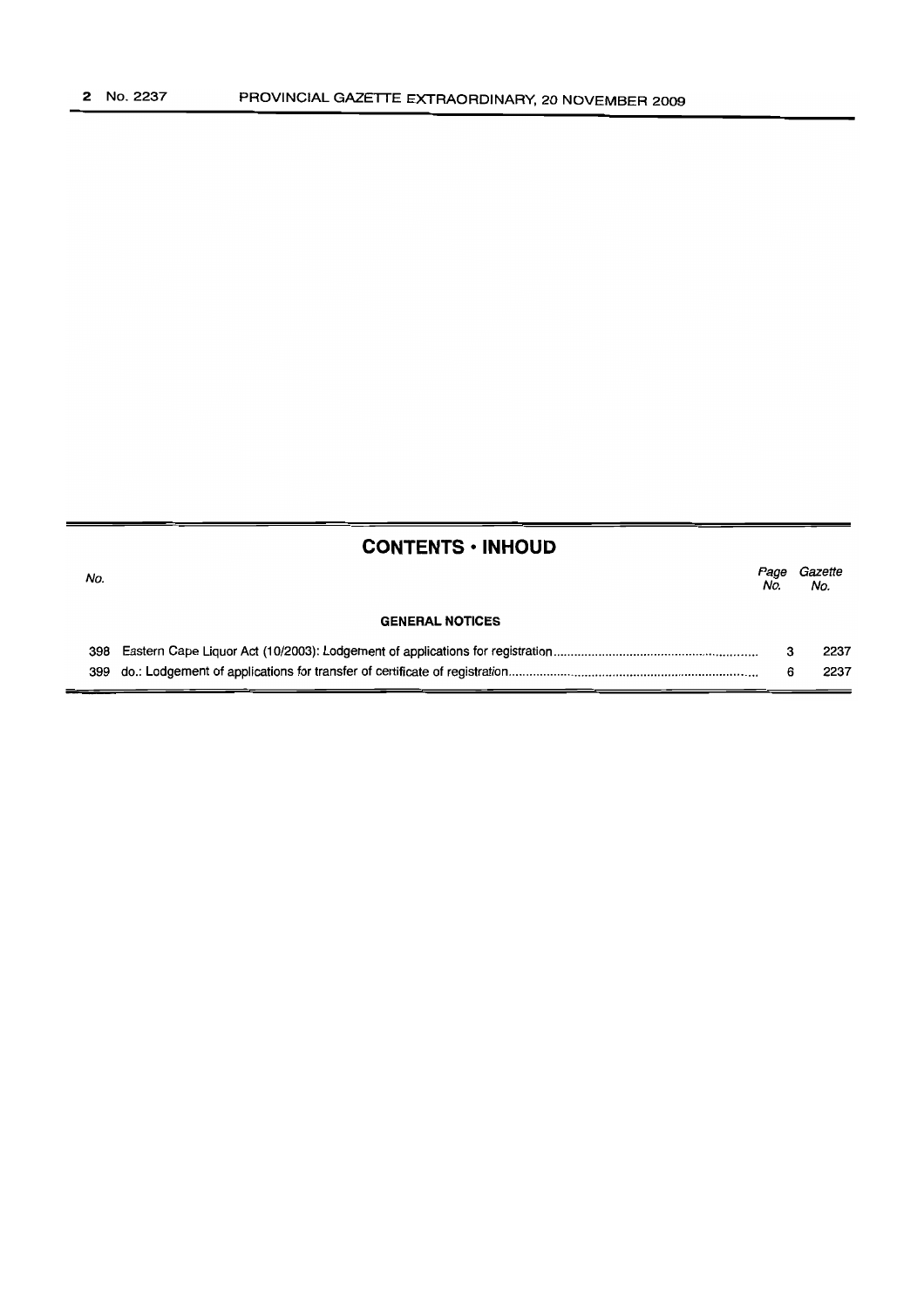# GENERAL NOTICES

No. 398

1. CM3 [Reg 4 (1)]

#### EASTERN CAPE LIQUOR ACT, 2003 (Act No. 10 of 2003) NOTICE OF LODGEMENT OF APPLICATIONS FOR REGISTRATION

Notice is hereby given that the applications for registration, particulars of which appear in the Schedule hereunder, have been lodged with the Board.

Interested parties may, free of charge, inspect any application which appears in the Schedule hereunder and may within twenty one days of this notice, lodge with the Board written representations in support of, or written objections.

#### THEMBI ZONO - GXOYIYA EASTERN CAPE LIQUOR BOARD 11 November 2009

### **SCHEDULE**

| 1                                   |                  | $\overline{2}$                      | 3                                   | 4                                   | 5                                                                                             |
|-------------------------------------|------------------|-------------------------------------|-------------------------------------|-------------------------------------|-----------------------------------------------------------------------------------------------|
| <b>Application</b><br><b>Number</b> |                  | Name and<br>number of Ward          | Kind of registration<br>applied for | <b>Kind of liquor</b><br>to be sold | Name under which business is<br>to be conducted and particulars<br>of the erf, street or farm |
| 1.                                  | <b>ECP 17416</b> | <b>NMMM</b>                         | Consumption on<br>premises          | All kinds                           | The Shell Scrape, 52 King Edward<br>Str, Newton Park, PE                                      |
| $\overline{2}$ .                    | <b>ECP 17417</b> | Ward 35 NMMM                        | Consumption on and<br>off premises  | All kinds                           | Riaan's Place, 27 Yellow Str,<br>Arcadia, PE                                                  |
| 3.                                  | <b>ECP 17418</b> | Ward 41 NMMM                        | Consumption on and<br>off premises  | All kinds                           | Daniswa's Tavern, 8157<br>Greenfields, Booysen Park, PE                                       |
| 4.                                  | <b>ECP 17419</b> | <b>NMMM</b>                         | <b>Special Event</b>                | All kinds                           | Sisonke Festival, Centary Hall,<br>Ntshekisa Rd, PE                                           |
| 5.                                  | <b>ECP 17420</b> | Ward 15 NMMM                        | Consumption on and<br>off premises  | All kinds                           | Emantsi's Place, 44 Pemba Str,<br>New Brighton, PE                                            |
| 6.                                  | <b>ECP 17421</b> | Ward 29 BCM                         | Consumption on and<br>off premises  | All kinds                           | Once Tavern, 57831<br>Nompumelelo, Beacon Bay, EL                                             |
| 7.                                  | <b>ECP 17422</b> | Ward 2 Amahlathi<br>Municipality    | Consumption on and<br>off premises  | All kinds                           | Lungie's Tavern, Tshona Loc,<br>Keiskammahoek                                                 |
| 8.                                  | <b>ECP 17423</b> | Ward 8 Nkonkobe<br>Municipality     | Consumption on and<br>off premises  | All kinds                           | Thandie's Tavern, Lower<br>Blinkwater, Fort Beaufort                                          |
| 9.                                  | <b>ECP 17424</b> | Ward 13<br>Nkonkobe<br>Municipality | Consumption on and<br>off premises  | All kinds                           | Vuyelwa's Shebeen, Jon Loc, Alice                                                             |
| 10.                                 | <b>ECP 17425</b> | Ward 40 NMMM                        | Consumption on and<br>off premises  | All kinds                           | Studio Fourty - Four, 44 Loyiso<br>Crescent, Greenbushes, PE                                  |
| 11.                                 | <b>ECP 17426</b> | Kouga<br>Municipality               | Consumption on and<br>off premises  | All kinds                           | Mr P C's Tavem, 73870 Maaklas,<br>Humansdorp,                                                 |
| 12.                                 | <b>ECP 17427</b> | Ward 50 NMMM                        | Consumption on and<br>off premises  | All kinds                           | Ralawe's Tavern, 43 Hlubi<br>Crescent, Langa, Uitenhage                                       |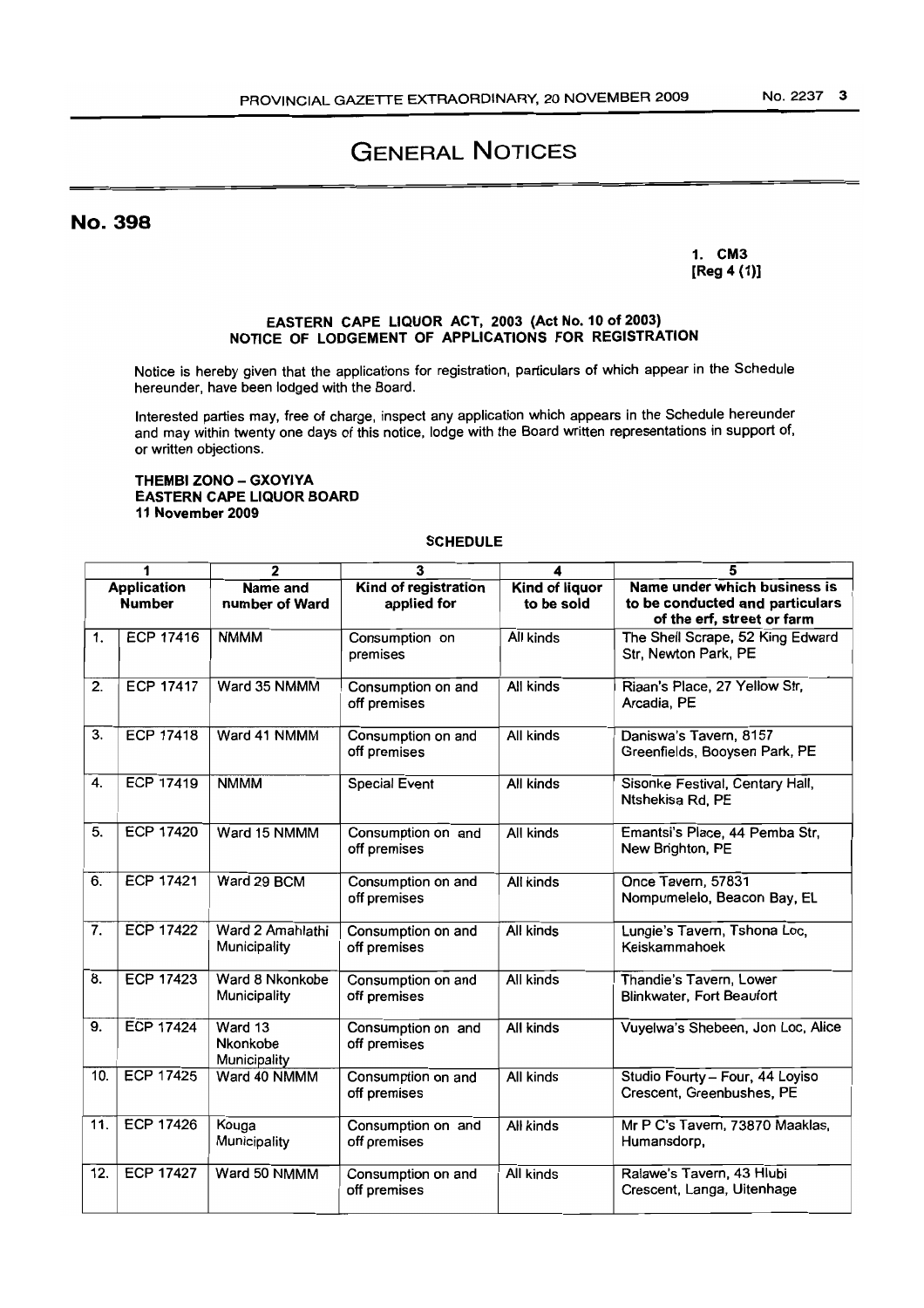| 13. | <b>ECP 17429</b> | Lukhanji<br>Municipality              | Consumption off<br>premises        | All kinds | Pick n Pay, Brewery Rd,<br>Queenstown                            |
|-----|------------------|---------------------------------------|------------------------------------|-----------|------------------------------------------------------------------|
| 14. | ECP 17430        | Ward 3 Port St<br>Johns Municipality  | Consumption on and<br>off premises | All kinds | Sizabantu Tavern, Bozongoma<br>Loc, Port St Johns                |
| 15. | <b>ECP 17431</b> | Ward 2 Amahlathi<br>Municipality      | Consumption on and<br>off premises | All kinds | Siya's Tavern, Thembeni Loc,<br>Zeleni, Stutterheim              |
| 16. | <b>ECP 17432</b> | Ward 23<br>Nyandeni<br>Municipality   | Consumption on and<br>off premises | All kinds | Mntomnitshi Tavern, No.4<br>Lujizweni A/A, Ngqeleni              |
| 17. | <b>ECP 17433</b> | Ward 29 KSD<br>Municipality           | Consumption on and<br>off premises | All kinds | Pep's Tavern, Ndakana Loc,<br>Ngqwara A/A, Mganduli              |
| 19. | <b>ECP 17434</b> | Ward 44 NMMM                          | Consumption on and<br>off premises | All kinds | Zoe's Tavern, B43 Masibambane<br>Village, Kwa Nobuhle, Uitenhage |
| 20. | <b>ECP 17435</b> | Ward 15 Mnquma<br>Municipality        | Consumption on and<br>off premises | All kinds | Ebumnandini Tavern, Sivanxa Loc,<br>Ngacule A/A, Ngamakwe        |
| 21. | <b>ECP 17436</b> | Ward 42 NMMM                          | Consumption on and<br>off premises | All kinds | Ahlumile's Tavern, 9 Msenge Str,<br>Kwa Nobuhle, Uitenhage       |
| 22. | <b>ECP 17437</b> | Ward 15 Intsika<br>Yethu Municipality | Consumption on and<br>off premises | All kinds | Nkwenkwezi Tavern, Gqogqora<br>Village, Tsomo                    |
| 23. | <b>ECP 17438</b> | Ward 46 NMMM                          | Consumption on and<br>off premises | All kinds | Bra Mzi's Sports Bar, 3 Landa Str,<br>Kwa Nobuhle, Uitenhage     |
| 24. | <b>ECP 17439</b> | Ward 43 NMMM                          | Consumption on and<br>off premises | All kinds | Taylor's Tavern, 46 Kwatsha Str,<br>Kwa Nobuhle, Uitenhage       |
| 25. | <b>ECP 17440</b> | Ward 43 NMMM                          | Consumption on and<br>off premises | All kinds | Shirley's Tavern, 5 Kwatsha Str,<br>Kwa Nobuhle, Uitenhage       |
| 26. | <b>ECP 17441</b> | Ward 5 BCM                            | Consumption on<br>premises         | All kinds | Sal's Pub & Grub, 12 Recreation<br>Rd, Arcadia, EL               |
| 27. | <b>ECP 17442</b> | Ward 7 Port St<br>Johns Municipality  | Consumption on and<br>off premises | All kinds | Mathayi Tavern, Dangwana Loc,<br>Port St Johns                   |
| 28. | <b>ECP 17443</b> | Ward 7 Engcobo<br>Municipality        | Consumption on and<br>off premises | All kinds | Ntabethemba, Luhewini A/A,<br>Engcobo                            |
| 29. | <b>ECP 17444</b> | Ward 30 BCM                           | Consumption on and<br>off premises | All kinds | Ziyawa, 59525 Airport Phase 2A,<br>Leaches Bay, EL               |
| 30. | <b>ECP 17445</b> | Ward 19 NMMM                          | Consumption on and<br>off premises | All kinds | Lathi's Tavern, 10080 Seyisi Str,<br>Kwa Zakhele, PE             |
| 31. | <b>ECP 17446</b> | Ward 54 NMMM                          | Consumption on and<br>off premises | All kinds | Chicco's Tavern, 24959 mandela<br>Str, N.U.13 Motherwell, PE     |
| 32. | <b>ECP 17447</b> | Ward 60 NMMM                          | Consumption on and<br>off premises | All kinds | Well's Estate Tavern, 7 Ematyeni<br>Str, Bluewater Bay, PE       |
| 33. | <b>ECP 17448</b> | Ward 41 NMMM                          | Consumption on and<br>off premises | All kinds | S & L Place, 71 Angola Rd, Timity<br>Valley, PE                  |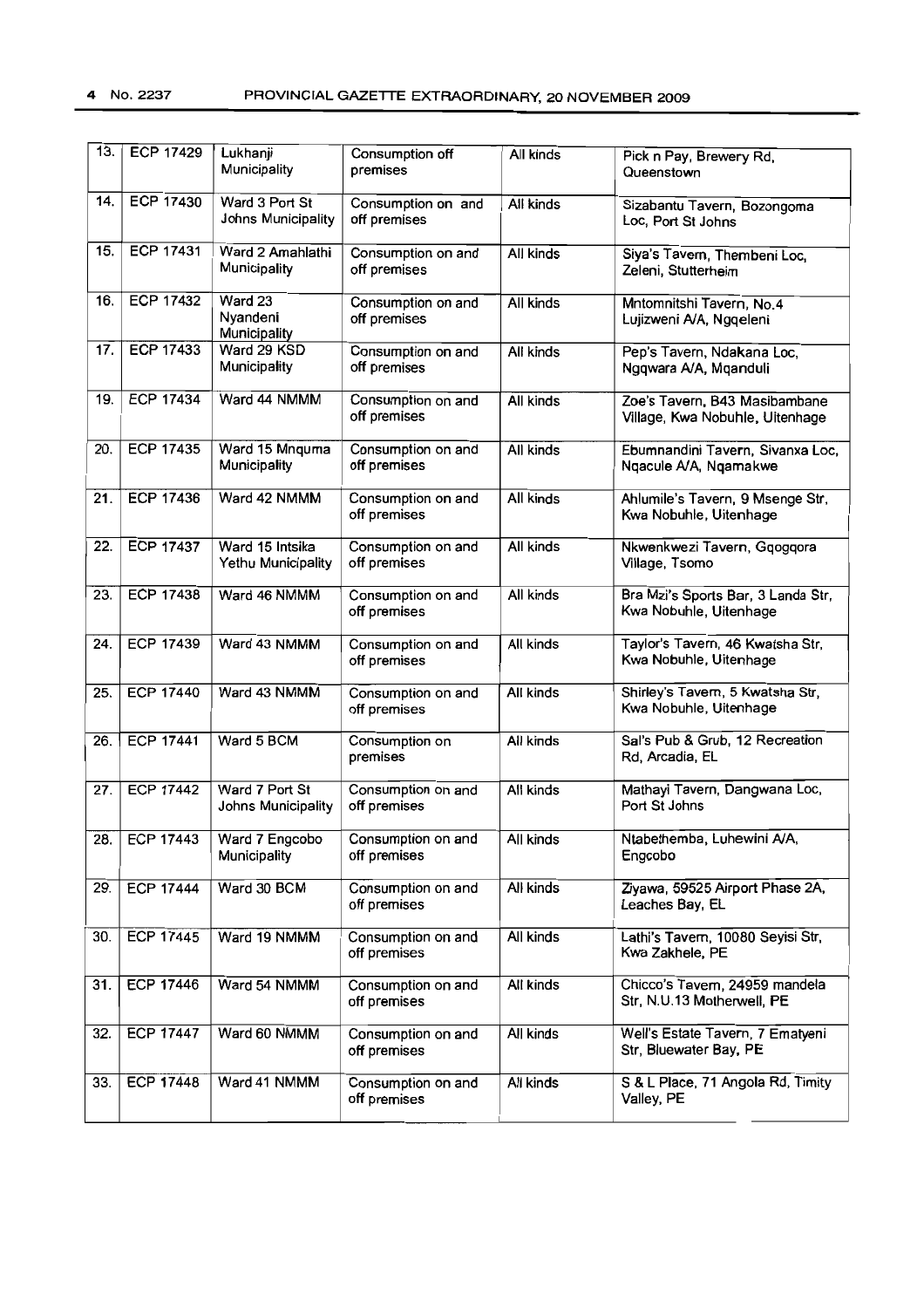| 34. | <b>ECP 17449</b> | Ward 6 Gariep<br>Municipality             | Consumption on and<br>off premises | All kinds | Masikhulisane Tavern, 2024<br>Tembisa Loc, Burgersdorp                                      |
|-----|------------------|-------------------------------------------|------------------------------------|-----------|---------------------------------------------------------------------------------------------|
| 35. | ECP 17450        | Great Kei<br>Municipality                 | <b>Special Event</b>               | All kinds | Bushpig Events, 1 Sacramento Rd,<br>Kei Mouth                                               |
| 36. | <b>ECP 17451</b> | Ward 4 Inxuba<br>Yethemba<br>Municipality | Consumption on<br>premises         | All kinds | SAP Recreation Club, Hofmeyer<br>Rd, Cradock                                                |
| 37. | <b>ECP 17452</b> | Ward 42 BCM                               | Consumption on and<br>off premises | All kinds | Platinum Lounge & Conference<br>Facilities, Erf 5126, 1 Victoria Str,<br>King Williams Town |
| 38. | ECP 17453        | Great Kei<br>Municipality                 | Consumption on and<br>off premises | All kinds | Banana Tavern, 875 Mandela Str,<br>Kei Mouth                                                |
| 39. | <b>ECP 17454</b> | Ward 14 BCM                               | Consumption on and<br>off premises | All kinds | Maka's Tavern, 3619 N.U.2,<br>Mdantsane                                                     |
| 40. | ECP 17455        | Ward 19<br>Amahlathi<br>Municipality      | Consumption on and<br>off premises | All kinds | Virginia's Tavern, Ethembeni Loc,<br>Zeleni, Stutterheim                                    |
| 41. | <b>ECP 17456</b> | Ward 7 Amahlathi<br>Municipality          | Consumption on and<br>off premises | All kinds | Nokhona's Tavern, Ethembeni Loc,<br>King Williams Town                                      |
| 42. | <b>ECP 17457</b> | Ward 7 Amahlathi<br>Municipality          | Consumption on and<br>off premises | All kinds | Zanele's Tavern, Ethembeni Loc,<br>Zeleni, Stutterheim                                      |